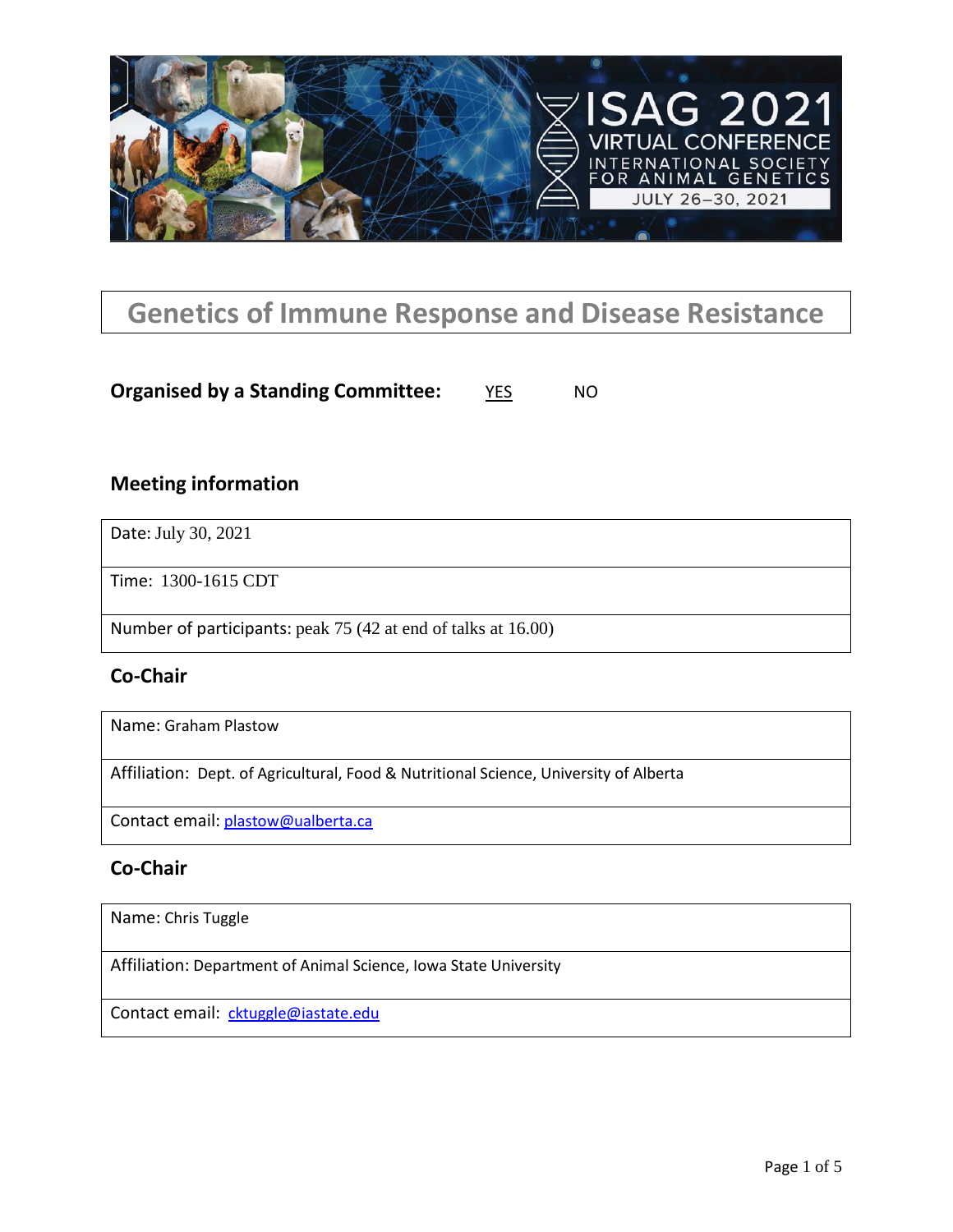# **Agenda**

| 1:00 PM | W247             | Invited Workshop Presentation: Genome-wide association study of disease resilience traits from<br>a natural polymicrobial disease challenge model in pigs identifies the importance of the MHC.<br>Jian Cheng <sup>1</sup> , Rohan Fernando <sup>1</sup> , Hao Cheng <sup>2</sup> , Stephen D. Kachman <sup>3</sup> , Kyu-Sang Lim <sup>1</sup> , John C. S.<br>Harding <sup>4</sup> , Michael K. Dyck <sup>5</sup> , Frederic Fortin <sup>6</sup> , Graham S. Plastow <sup>5</sup> , PigGen Canada <sup>7</sup> , and Jack C. M.<br>Dekkers* <sup>1</sup> , <sup>1</sup> Department of Animal Science, Iowa State University, Ames, IA, United<br>States, <sup>2</sup> Department of Animal Science, University of California, Davis, CA, United<br>States, <sup>3</sup> Department of Statistics, University of Nebraska-Lincoln, Lincoln, NE, United<br>States, <sup>4</sup> Department of Large Animal Clinical Sciences, University of Saskatchewan, Saskatoon, SK,<br>Canada, <sup>5</sup> Department of Agricultural, Food and Nutritional Science, University of Alberta, Edmonton,<br>AB, Canada, <sup>6</sup> Centre de De 'veloppement du Porc du Que 'bec Inc., Que 'bec City, Canada, <sup>7</sup> PigGen<br>Canada Research Consortium, Guelph, Ontario, Canada. |  |  |
|---------|------------------|--------------------------------------------------------------------------------------------------------------------------------------------------------------------------------------------------------------------------------------------------------------------------------------------------------------------------------------------------------------------------------------------------------------------------------------------------------------------------------------------------------------------------------------------------------------------------------------------------------------------------------------------------------------------------------------------------------------------------------------------------------------------------------------------------------------------------------------------------------------------------------------------------------------------------------------------------------------------------------------------------------------------------------------------------------------------------------------------------------------------------------------------------------------------------------------------------------------------------------------------------------------------------------|--|--|
| 1:30 PM | W248             | Exploration of glucocorticoid and inflammatory responses in porcine PBMC to reveal<br>mechanisms underlying the enhanced endotoxin sensitivity of GRAla610Val pigs.<br>Eduard Murani*, Zhiwei Li, Frieder Hadlich, Nares Trakooljul, Siriluck Ponsuksili, and Klaus<br>Wimmers, Leibniz Institute for Farm Animal Biology (FBN), Dummerstorf, Germany.                                                                                                                                                                                                                                                                                                                                                                                                                                                                                                                                                                                                                                                                                                                                                                                                                                                                                                                         |  |  |
| 1:40 PM | W249             | Genome wide association study of thyroid hormone suppression following challenge with porcine<br>reproductive and respiratory syndrome virus.<br>Angelica Van Goor <sup>1</sup> , Alex Pasternak <sup>2</sup> , Muhammed Walugembe <sup>3</sup> , Nadya Chehab <sup>1</sup> , Glenn Hamonic <sup>4</sup> ,<br>Jack Dekkers <sup>3</sup> , Joan Harding <sup>*4</sup> , and Joan Lunney <sup>1</sup> , <sup>1</sup> USDA ARS BARC Animal Parasitic Diseases<br>Laboratory, Beltsville, MD, USA,, <sup>2</sup> Department of Animal Science, Purdue Univ., West Lafayette, IN,<br>USA, <sup>3</sup> Department of Animal Science, Iowa State University, Ames, IA, USA, <sup>4</sup> Western College of<br>Veterinary Medicine, University of Saskatchewan, Saskatoon, SK, Canada.                                                                                                                                                                                                                                                                                                                                                                                                                                                                                               |  |  |
| 1:50 PM | W <sub>250</sub> | Molecular characterization of the serum amyloid A (SAA) mutation R90S in chicken<br>hepatocellular carcinoma (LMH) cells.<br>C Falker-Gieske* <sup>1</sup> , NF Paul <sup>1</sup> , JD Gilthorpe <sup>2</sup> , K Gustmann <sup>1</sup> , and J Tetens <sup>1</sup> , <sup>1</sup> Department of Animal<br>Sciences, Georg-August-University, Göttingen, Germany, <sup>2</sup> Department of Integrative Medical Biology,<br>Umeå University, Umeå, Sweden.                                                                                                                                                                                                                                                                                                                                                                                                                                                                                                                                                                                                                                                                                                                                                                                                                    |  |  |
| 2:00 PM | W <sub>251</sub> | Ovine mastitis: Does early live nutrition influence immunity response in later life?<br>C Hervás-Rivero, R Pelayo, B Gutiérrez-Gil, C Esteban-Blanco, H Marina, JJ Arranz, and A Suárez-<br>Vega*, Departamento de Producción Animal, Facultad de Veterinaria, Universidad de León, León,<br>Castilla y León, Spain.                                                                                                                                                                                                                                                                                                                                                                                                                                                                                                                                                                                                                                                                                                                                                                                                                                                                                                                                                           |  |  |
| 2:10 PM | W <sub>252</sub> | The natural cytotoxicity receptor (NCR) genes in the family Felidae.<br>J Bubenikova <sup>1,2</sup> , J Futas <sup>1,2</sup> , J Oppelt <sup>2</sup> , M Plasil <sup>2</sup> , R Vodicka <sup>3</sup> , and P Horin <sup>*1,2</sup> , <sup>1</sup> Dept. of Animal<br>Genetics, University of Veterinary Sciences, Brno, Czech Republic, <sup>2</sup> Ceitec VETUNI, University of<br>Veterinary Sciences, Brno, Czech Republic, <sup>3</sup> Zoo Prague, Prague, Czech Republic.                                                                                                                                                                                                                                                                                                                                                                                                                                                                                                                                                                                                                                                                                                                                                                                              |  |  |
| 2:20 PM | W <sub>253</sub> | Systemic transcriptomic response of sheep and cattle to acute and chronic Fasciola<br>hepatica infection.<br>D. A. Niedziela* <sup>1</sup> , A. Naranjo-Lucena <sup>1</sup> , V. Molina-Hernández <sup>2</sup> , J. A. Browne <sup>3</sup> , Á. Martínez-Moreno <sup>4</sup> ,<br>J. Pérez <sup>2</sup> , D. E. MacHugh <sup>3,5</sup> , and G. Mulcahy <sup>1,5</sup> , <sup>1</sup> UCD School of Veterinary Medicine, University<br>College Dublin, Dublin, Ireland, <sup>2</sup> Department of Anatomy and Comparative Pathology and<br>Toxicology, Faculty of Veterinary Medicine, University of Córdoba, Córdoba, Spain, 3Animal<br>Genomics Laboratory, UCD School of Agriculture and Food Science, Dublin, Ireland, <sup>4</sup> Parasitology<br>section, Department of Animal Health, Faculty of Veterinary Medicine, University of<br>Córdoba, Córdoba, Spain, <sup>5</sup> UCD Conway Institute of Biomolecular and Biomedical Research, Dublin,<br>Ireland.                                                                                                                                                                                                                                                                                                        |  |  |
| 2:30 PM |                  | Break.                                                                                                                                                                                                                                                                                                                                                                                                                                                                                                                                                                                                                                                                                                                                                                                                                                                                                                                                                                                                                                                                                                                                                                                                                                                                         |  |  |
| 2:40 PM | W <sub>254</sub> | Bimodal haplotype distribution in bovine anti-bacterial TLRs.<br>Kalifa Samaké* <sup>1</sup> and Karel Novák <sup>2</sup> , <sup>1</sup> Charles University, Prague, Czech Republic, <sup>2</sup> Institute of Animal<br>Science, Prague-Uhrineves, Czech Republic.                                                                                                                                                                                                                                                                                                                                                                                                                                                                                                                                                                                                                                                                                                                                                                                                                                                                                                                                                                                                            |  |  |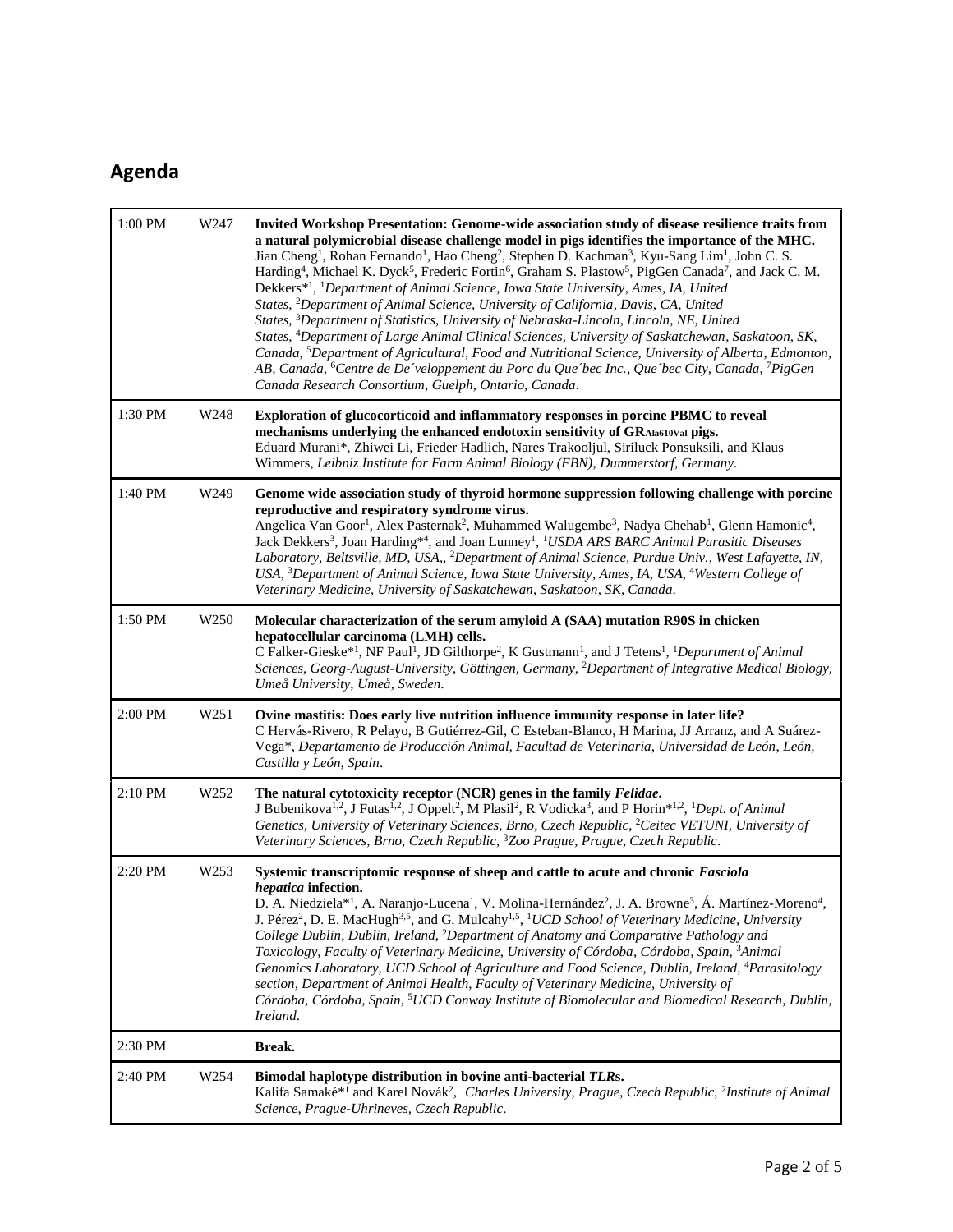| 2:50 PM | W <sub>255</sub> | Variation in circulatory serum biomarkers in dairy heifers exposed to endotoxin indicate<br>disparity in induced physiological responses.<br>A Sharma*, T Sullivan, K Lamers, and N Karrow, Department of Animal Biosciences, University of<br>Guelph, Guelph, Ontario, Canada.                                                                                                                                                                                                                                                                                                                                                                                                                                                                                                                                                                                                                   |  |  |
|---------|------------------|---------------------------------------------------------------------------------------------------------------------------------------------------------------------------------------------------------------------------------------------------------------------------------------------------------------------------------------------------------------------------------------------------------------------------------------------------------------------------------------------------------------------------------------------------------------------------------------------------------------------------------------------------------------------------------------------------------------------------------------------------------------------------------------------------------------------------------------------------------------------------------------------------|--|--|
| 3:00 PM | W <sub>256</sub> | Transcriptomic analysis of host resistance to tick infestation with Rhipicephalus microplus in<br>leukocytes of Brangus cattle.<br>EF Mantilla Valdivieso*1, E Ross <sup>1</sup> , A Raza <sup>1</sup> , B Hayes <sup>1</sup> , N Jonsson <sup>2</sup> , P James <sup>1</sup> , and A<br>Tabor <sup>1</sup> , <sup>1</sup> Queensland Alliance for Agriculture and Food Innovation, Queensland Alliance for<br>Agriculture and Food Innovation, Brisbane, Queensland, Australia, <sup>2</sup> Institute of Biodiversity Animal<br>Health and Comparative Medicine, Institute of Biodiversity Animal Health and Comparative<br>Medicine, Glasgow, UK.                                                                                                                                                                                                                                              |  |  |
| 3:10 PM | S <sub>123</sub> | Neiker Joint Presentation of abstracts W257, W258, and W259.<br>M Canive, M Alonso-hearn, G Badia-Bringue.                                                                                                                                                                                                                                                                                                                                                                                                                                                                                                                                                                                                                                                                                                                                                                                        |  |  |
| 3:30 PM | W <sub>257</sub> | Identification of loci associated with susceptibility to paratuberculosis in Holstein cattle using<br>combinations of diagnostic tests and imputed whole-genome sequence data.<br>M Canive* <sup>1</sup> , G Badia-Bringué <sup>1</sup> , O González-Recio <sup>2,3</sup> , A Fernandez <sup>2</sup> , P Vázquez <sup>1</sup> , JM Garrido <sup>1</sup> , RA<br>Juste <sup>1</sup> , and M Alonso-Hearn <sup>1</sup> , <sup>1</sup> Department of Animal Health, NEIKER- Basque Research and<br>Technology Alliance (BRTA), Derio, Bizkaia, Spain, <sup>2</sup> Departamento de Mejora Genética Animal,<br>Instituto Nacional de Investigación y Tecnología Agraria y Alimentaria, CSIC, Madrid,<br>Spain, <sup>3</sup> Departamento de Producción Agraria, Escuela Técnica Superior de Ingeniería Agronómica,<br>Alimentaria y de Biosistemas, Universidad Politécnica de Madrid, Madrid, Spain. |  |  |
| 3:32 PM | W <sub>258</sub> | The host genetic underlying pathological outcomes to Mycobacterium avium subsp.<br>paratuberculosis infection is governed by distinct genetic variants.<br>M Alonso-Hearn* <sup>1</sup> , M Canive <sup>1</sup> , G Badia-Bringué <sup>1</sup> , O González-Recio <sup>2,3</sup> , A Fernández <sup>2,3</sup> , P Vázquez <sup>1</sup> ,<br>JM Garrido <sup>1</sup> , and RA Juste <sup>1</sup> , <sup>1</sup> NEIKER- Basque Research and Technology Alliance (BRTA), Derio,<br>Bizkaia, Spain, <sup>2</sup> Departamento de Mejora Genética Animal, Instituto Nacional de Investigación y<br>Tecnología Agraria y Alimentaria, CSIC, Madrid, Spain, <sup>3</sup> Departamento de Producción Agraria,<br>Escuela Técnica Superior de Ingeniería Agronómica, Alimentaria y de Biosistemas, Universidad<br>Politécnica de Madrid, Madrid, Spain.                                                   |  |  |
| 3:34 PM | W <sub>259</sub> | Alternative splicing modulates the immune response in peripheral blood and gut tissues of<br>Holstein cattle naturally infected with Mycobacterium avium subsp. paratuberculosis.<br>G Badia-Bringué* <sup>1</sup> , M Canive <sup>1</sup> , JL Lavín <sup>2</sup> , R Casais <sup>3</sup> , C Blanco-Vázquez <sup>3</sup> , and M Alonso-<br>Hearn <sup>1</sup> , <sup>1</sup> Department of Animal Health, NEIKER- Basque Research and Technology Alliance<br>(BRTA), Derio, Bizkaia, Spain, <sup>2</sup> Department of Applied Mathematics, NEIKER- Basque Institute for<br>Agricultural Research and Development, Basque Research and Technology Alliance (BRTA), Derio,<br>Bizkaia, Spain, <sup>3</sup> SERIDA, Servicio Regional de Investigación y Desarrollo Agroalimentario, Center of<br>Animal Biotechnology, Deva, Asturias, Spain.                                                   |  |  |
| 3:35 PM | W <sub>260</sub> | Identification of and validation of loci associated with facial eczema tolerance in New Zealand<br>sheep.<br>K M McRae*, S J Rowe, P L Johnson, and S M Clarke, AgResearch Limited, Mosgiel, New Zealand.                                                                                                                                                                                                                                                                                                                                                                                                                                                                                                                                                                                                                                                                                         |  |  |
| 3:45 PM |                  | <b>Workshop Business Meeting.</b>                                                                                                                                                                                                                                                                                                                                                                                                                                                                                                                                                                                                                                                                                                                                                                                                                                                                 |  |  |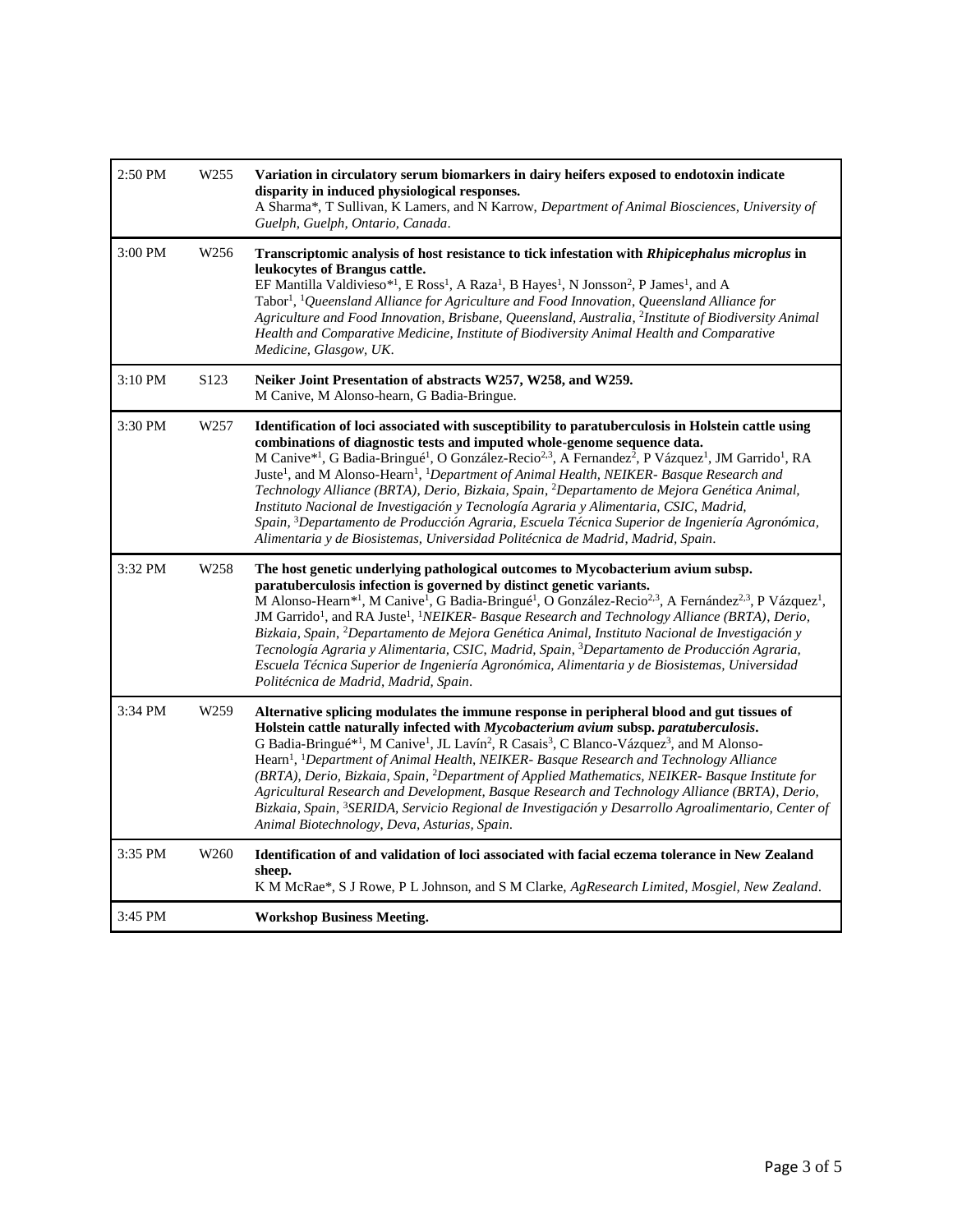### **Summary of the meeting**

One invited presentation (Jack Dekkers, 25 mins) and 13 short presentations of 10 minutes (although 3 from the same lab group were combined for 25 minutes) were selected from the 25 abstracts received (plus the invited presentation).

The workshop covered different examples of the analysis of immune response, disease susceptibility, resilience/resistance from several species: pigs (3), chicken (1), cattle (6), sheep (2), sheep and cattle (1) and Felidae (1).

The workshop illustrated very effectively the complexity of the trait, the opportunity to select for improved animal health, and the value of new tools to help make progress. The importance of planning and sampling for future assays (including transcriptomics, metabolomics, proteomics, and the microbiome which was not covered in the session) as cost reduces and genome annotation improves was underlined including more time points per experiment.

The ISAG team was congratulated for the organization of the conference and the virtual format created.

Even so it was felt that this workshop would be served better by a mix of presentation types including "Lightning presentations" for early career scientists as was done in 2019. Although the number of 10-15 minute talks would be reduced this would be compensated by the 5 min presentations achieving a better balance especially if more abstracts are received.

The retiring members were thanked for their service and replacements sought within the guide of 5-9 members. As an odd number was preferred it was agreed to put forward four new members who were nominated or who volunteered: Marta Alonso-Hearn (NEIKER- Basque Research and Technology Alliance (BRTA), Derio, Bizkaia, Spain), Kathryn McRae (AgResearch Limited, New Zealand), Eduard Murani (Research Institute for Farm Animal Biology (FBN), Dummerstorf, Germany), and Tavsief Ahmad (Faculty of Veterinary Science, SKUAST-K, India). These names were approved by Zoom vote, and the current committee has good diversity in gender, species and geography.

### **New Committee co-chair**

Chair: n/a Term of service (*add years of first and second term of service*): Affiliation: E-mail address: